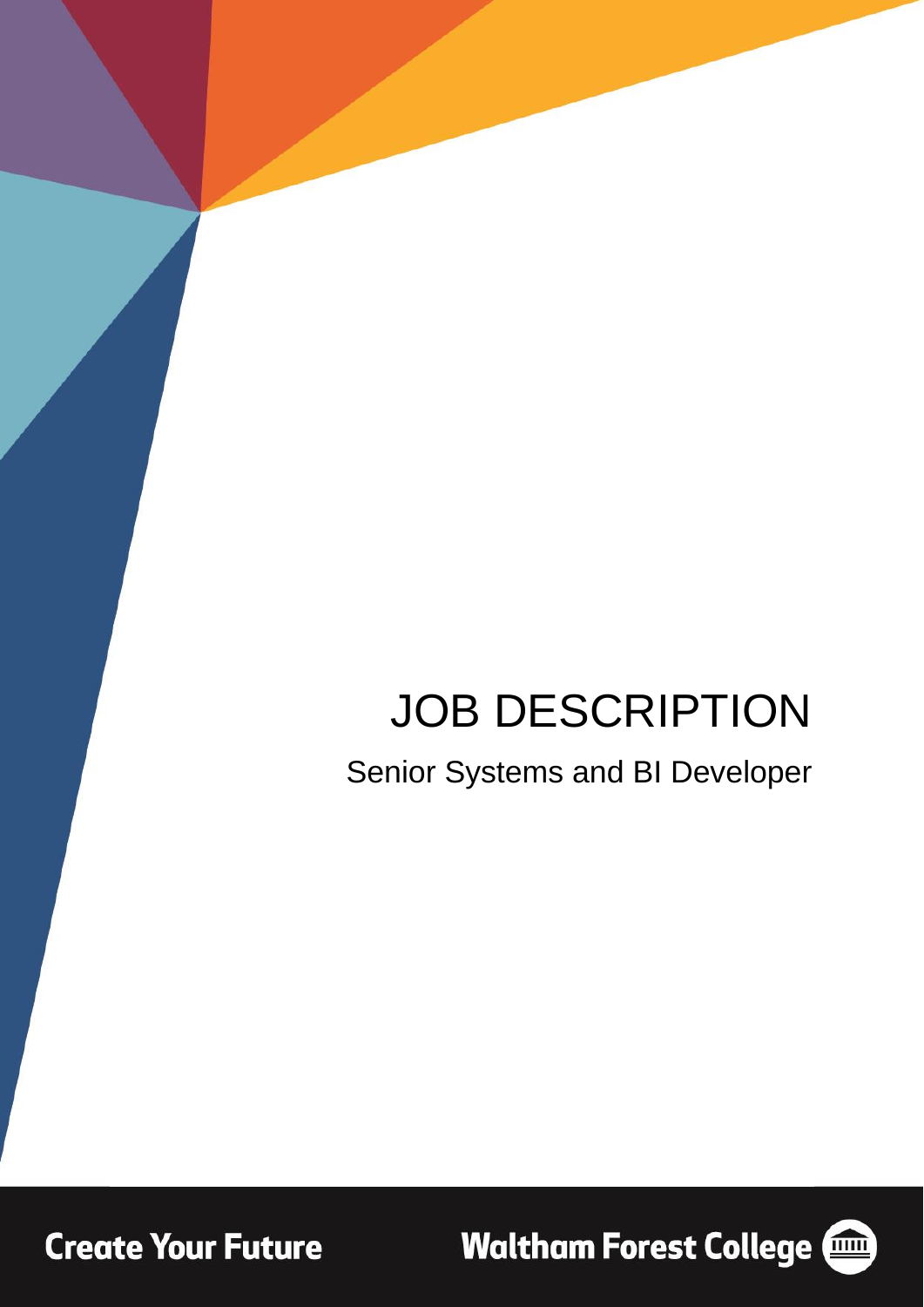## **WALTHAM FOREST COLLEGE JOB DESCRIPTION AND PERSON SPECIFICATION**

| <b>POST:</b>            | <b>Senior Systems and BI Developer</b> |
|-------------------------|----------------------------------------|
| <b>REPORTING TO:</b>    | Director of MIS and Planning           |
| <b>RESPONSIBLE FOR:</b> | n/a                                    |
| <b>HOURS:</b>           | 36                                     |
| <b>GRADE:</b>           | <b>TBC</b>                             |

#### **KEY RESPONSIBILITIES**

- Provide high value management reports to inform operational and strategic decision making.
- Lead on the development, implementation, maintenance and integration of College management information systems.
- Manage the maintenance and updating of the Student Records System, ensuring that integration with other systems is optimised.
- Develop, maintain and monitor all systems, processes and procedures that ensure the accuracy of MI data and quality of information.
- Devise, develop and implement self-service and automated processes to deliver accurate and timely information to internal stakeholders, including data dashboards and data validations.
- Provide first line support for any user of student data systems.

#### **MAIN RESPONSIBILITIES**

- Maximise the use of information in the management of the College to support Senior Leaders to drive improvements in performance and quality.
- Regularly review dashboards, reporting systems and toolsets to ensure that they meet the evolving needs of the College as well as regulatory, statutory and funding methodologies.
- Provide reports that enable the tracking of learners and their progress e.g. attendance, achievement, retention and pass rate (QAR) reports, and reporting out of proprietary systems.
- Provide information and reports to support the College's quality cycle, including but not limited to self-assessment reviews (SAR) and performance management reviews.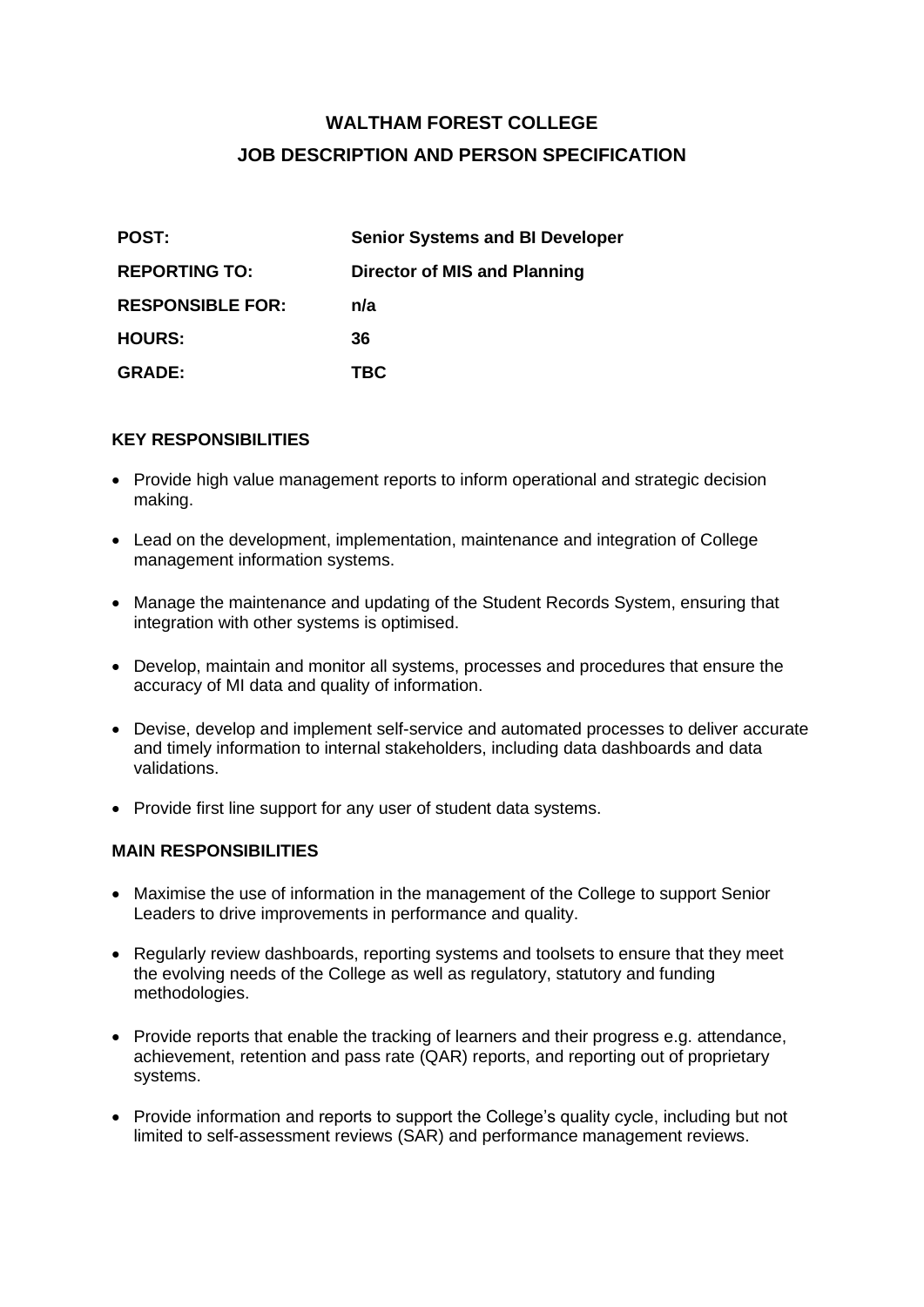- Provide reports for Governors on key performance indicators throughout the College, as required.
- With input from the Analyst Programmer and Head of LS and Careers, optimise the use of student data systems to improve the efficiency, quality and effectiveness of student administration.
- Lead on the development of online data reports and dashboards from College systems.
- Lead on the development, implementation and maintenance of online information systems to meet the changing needs of the College.
- Lead on the development, implementation and maintenance of external online systems, providing support for the College website and student journey from application to achievement.
- Support curriculum and cross-College teams with ad-hoc requests for data and information, providing the output in a consistent, accessible format.
- Contribute to the preparation of information to meet the requirements of the College's Corporation, external agencies, internal and external audits, managers and staff.
- Provide first line support for any user of student data systems, ensuring all problems are resolved in a timely fashion.
- Produce and maintain documentation of all online systems.
- With IT and the Funding and Data Manager, ensure that any MI solutions comply with GDPR and access permissions are secured using current best practice.
- Ensure links to various supporting database systems, such as those use by Finance, are maintained and optimised.
- Promote awareness of the MI & Systems team within the College and the services it provides.

#### **OTHER RESPONSIBILITIES**

- Provide training to curriculum and Senior Managers in the use of cross-College student data systems, as required.
- Train, support and develop other staff within the MIS department.
- Advise the day to day activities of the Analyst Programmer.

#### **GENERAL**

- 1. Promote and implement all College policies, particularly those which refer to health & safety, equality of opportunity and Safeguarding young people and vulnerable adults.
- 2. Participate in College programmes of staff appraisal and continuing professional development.
- 3. Develop effective working relationships internally and with external partners.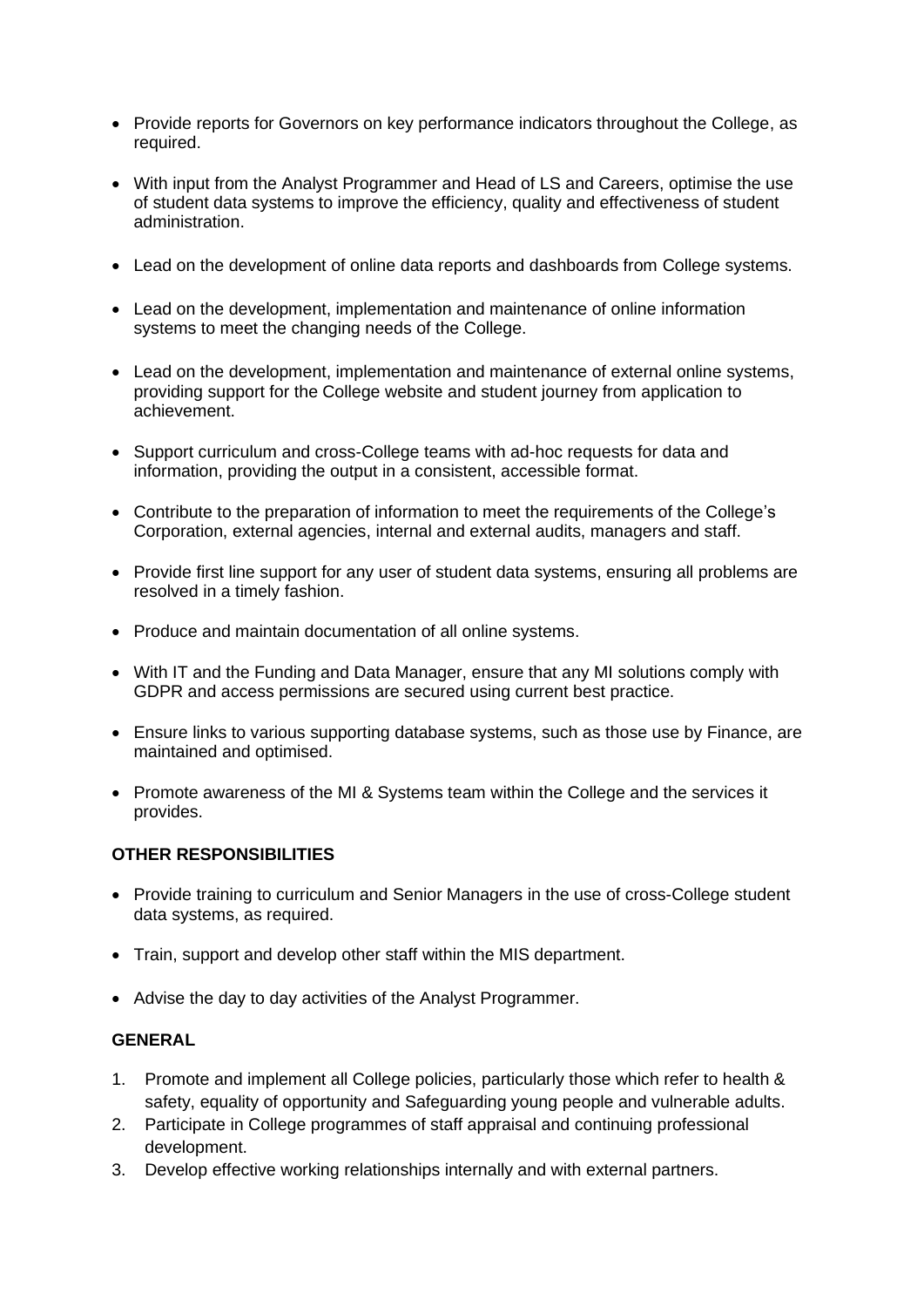- 4. Operate at all times in line with the College's values and behaviours.
- 5. Undertake other duties as may reasonably be required in the interests of the efficient functioning of the College.

### **PERSON SPECIFICATION**

We need you to use the application form to demonstrate your capabilities in relation to each of the criteria listed below (addressing each point in order).

|                                            | <b>Criteria</b>                                                                                                                                                                               | <b>Essential/Desirable</b> |
|--------------------------------------------|-----------------------------------------------------------------------------------------------------------------------------------------------------------------------------------------------|----------------------------|
| <b>Qualifications</b><br>(Educational and  | Good all-round level of education to include<br>Maths and English to GCSE (level 2).                                                                                                          | E                          |
| <b>Vocational)</b>                         | Relevant first degree or equivalent<br>experience.                                                                                                                                            | E                          |
|                                            | Evidence of significant continuous<br>professional development.                                                                                                                               | E                          |
| <b>Previous</b><br><b>Experience / Job</b> | Up to date knowledge of Microsoft Office and<br>Microsoft Outlook.                                                                                                                            | E                          |
| Knowledge                                  | Proven experience of analysing data and<br>producing complex reports using a variety of<br>reporting techniques including T-SQL,<br>SSRS, SSIS, BI Tools etc.                                 | E                          |
|                                            | Clear and comprehensive knowledge of SQL<br>databases.                                                                                                                                        | E                          |
|                                            | An understanding of the reporting<br>requirements of a Senior Management<br>Team.                                                                                                             | E                          |
|                                            | Knowledge of FE performance measures<br>and data.                                                                                                                                             | E                          |
|                                            | Experience of working at Manager level<br>within the FE sector as a Report Writer within<br>MIS using MS SQL Server.                                                                          | D                          |
|                                            | Knowledge of FE Funding including Study<br>Programmes, AEB, Apprenticeship and ALS<br>provision.                                                                                              | D                          |
|                                            | An operational understanding of or<br>experience using ProSolution, ProAchieve<br>and curriculum systems such as ProMonitor,<br>4Cast, eSpirals and other systems within the<br>MIS function. | D                          |
|                                            | Knowledge and experience of data<br>modelling, database design and performance<br>tuning.                                                                                                     | D                          |
| Skills,<br><b>Competencies</b><br>and      | Advanced IT skills (T-SQL, SQL Server BI<br>Stack, MS Office suite & proprietary<br>software).                                                                                                | E                          |
| <b>Aptitudes</b>                           | Proven analytical skills, highly numerate &<br>ability to use lateral and systematic thinking<br>in the pursuit of well-defined goals.                                                        | E                          |